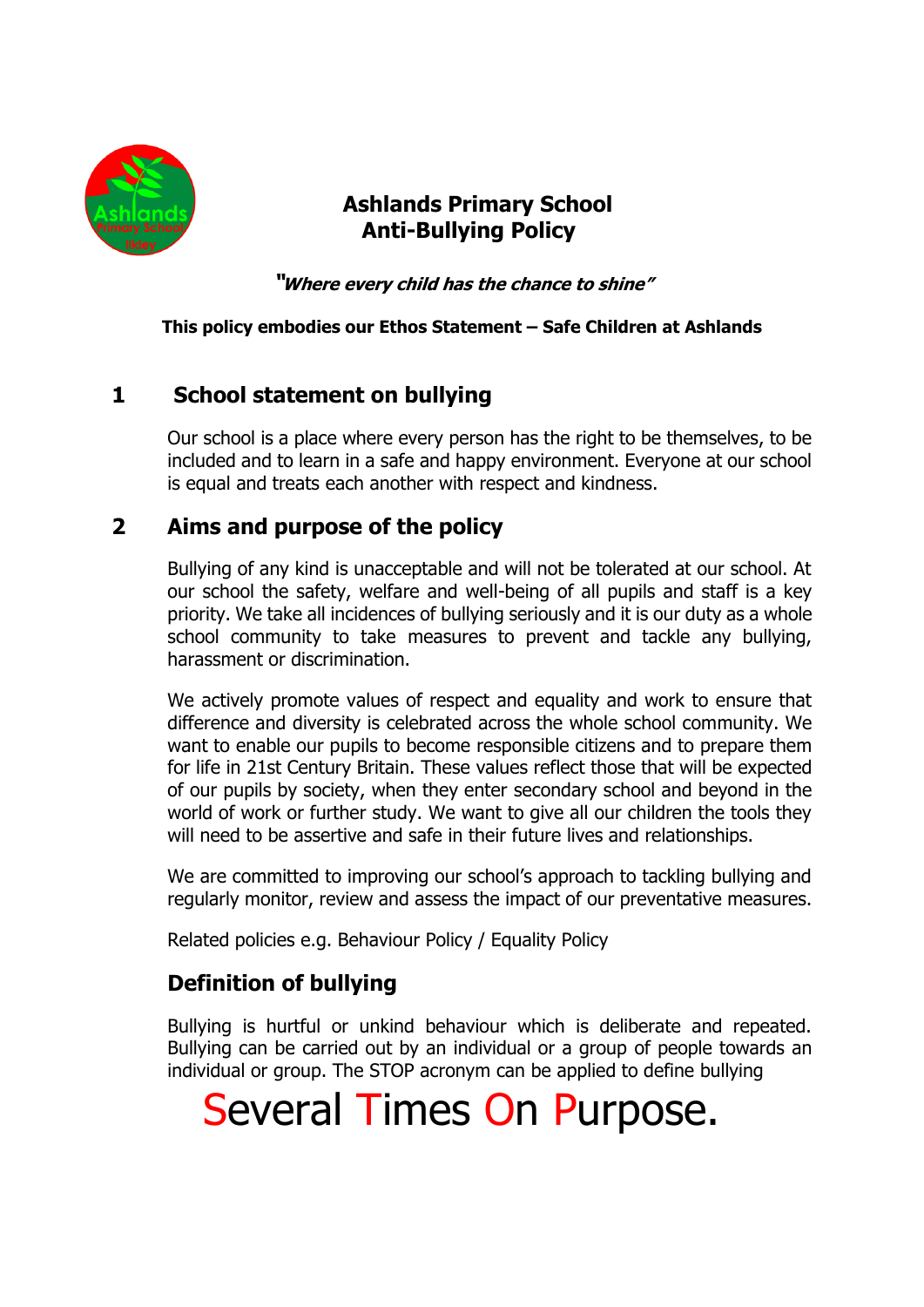## **3 The nature of bullying can be:**

• Physical – such as hitting or physically intimidating someone, or using inappropriate or unwanted physical contact towards someone

• Attacking property – such as damaging, stealing or hiding someone's possessions

• Verbal – such as name calling, spreading rumours about someone, using derogatory or offensive language or threatening someone

• Psychological – such as deliberately excluding or ignoring people

• Cyber – such as using text, email or other social media to write or say hurtful things about someone

## **4 Bullying can be based on any of the following things:**

- Race (racist bullying)
- Religion or belief
- Culture or class
- Gender (sexist bullying)
- Sexual orientation (homophobic or biphobic bullying)
- Gender identity (transphobic bullying)
- Special Educational Needs (SEN) or disability
- Appearance or health conditions
- Related to home or other personal situation
- Related to another vulnerable group of people

This list is not exhaustive; bullying can be for no apparent reason.

No form of bullying will be tolerated and all incidents will be taken seriously.

# **5 Reporting bullying:**

Pupils who are being bullied: If a pupil is being bullied they are encouraged to not retaliate but to tell someone they trust about it such as a friend, family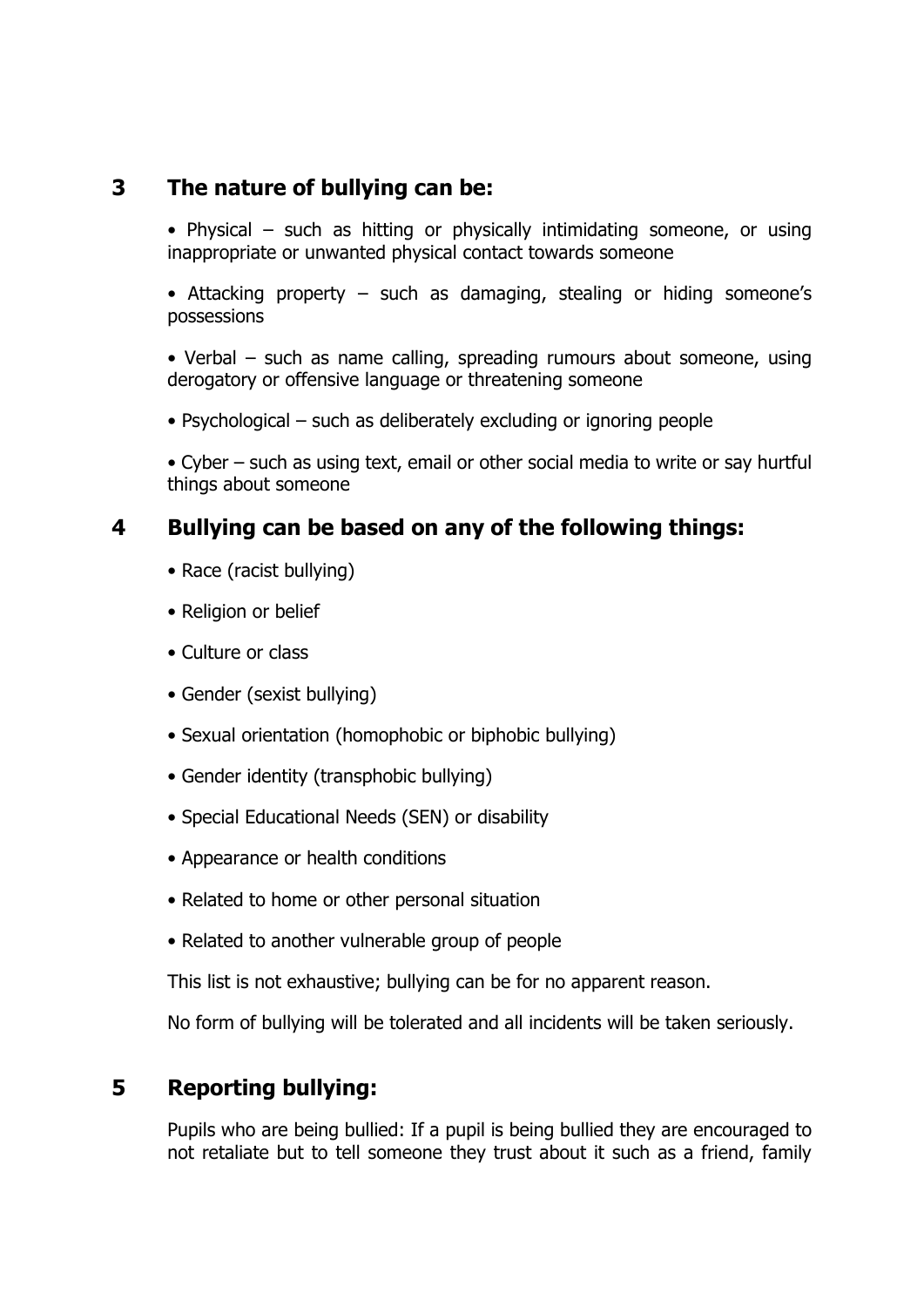member or trusted adult. They are also encouraged to report any bullying incidents in school:

- Report to a teacher their class teacher, Mr. Soutar or any other teacher
- Tell a friend who in turn can help them tell a teacher or staff

• Tell any other adult staff in school – such as lunchtime supervisors, Teaching Assistants or the school office

- Tell an adult at home
- Report anonymously in the worry box
- Call Childline to speak with someone in confidence on 0800 1111

#### **6 Reporting – roles and responsibilities**

STAFF: All school staff, both teaching and non-teaching have a duty to report bullying, to be vigilant to the signs of bullying and to play an active role in the school's measures to prevent bullying. If staff are aware of bullying, they should reassure the pupils involved and inform their class teacher.

Mr Soutar is our anti-bullying lead.

SENIOR STAFF: The Senior Leadership Team and the head teacher have overall responsibility for ensuring that the anti-bullying policy is followed by all members of staff and that the school upholds its duty to promote the safety and well-being of all young people.

PARENTS AND CARERS: Parents and carers should look out for potential signs of bullying such as distress, lack of concentration, feigning illness or other unusual behaviour. Parents and carers should encourage their child not to retaliate and support and encourage them to report the bullying. Parents and carers can report an incident of bullying to the school either in person, or by phoning or emailing the school office.

PUPILS: Pupils should not take part in any kind of bullying and should watch out for signs of bullying among their peers. They should never be bystanders to incidents of bullying, but should offer support to the victim and, if possible, help them to tell a trusted adult.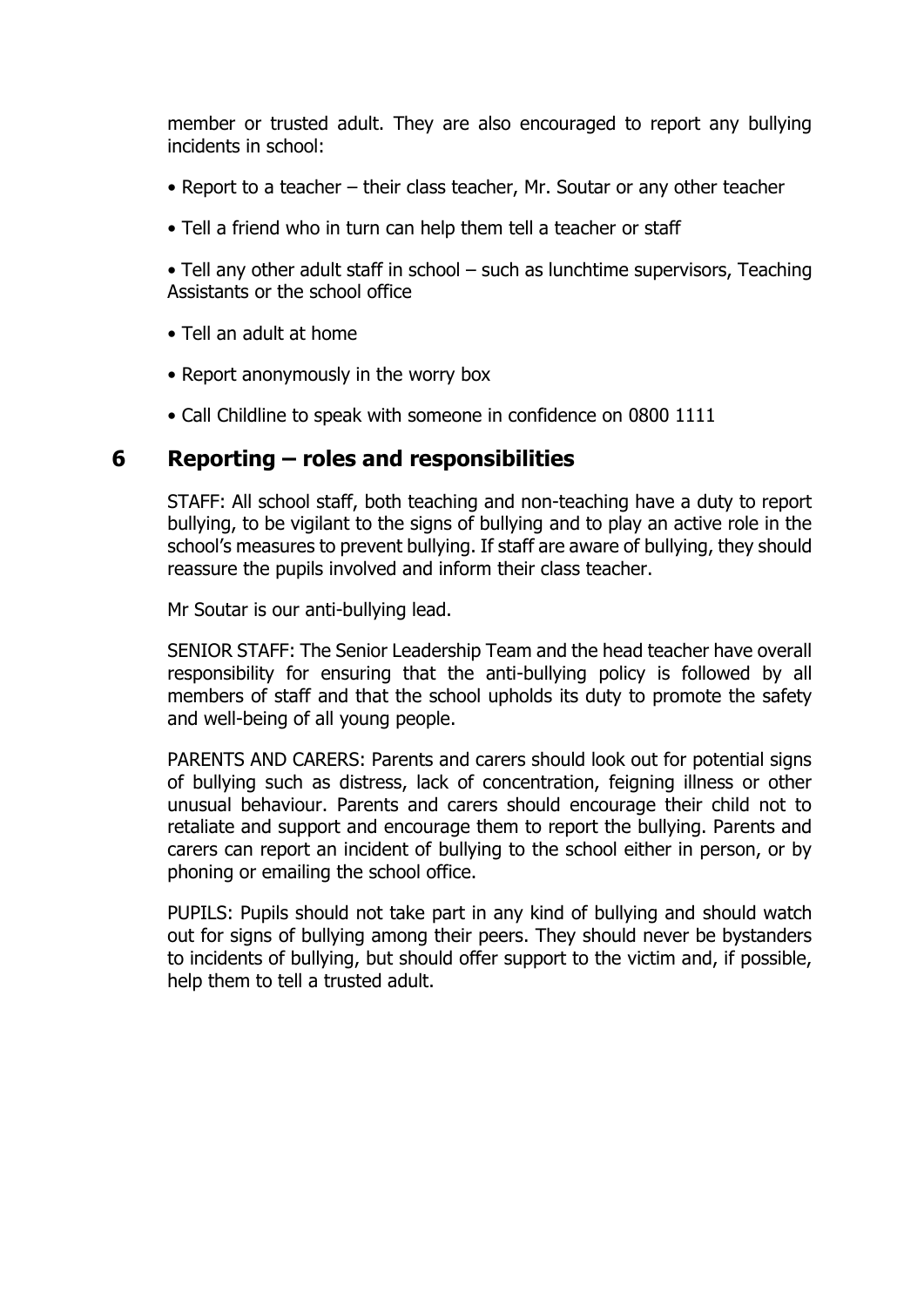# **7 Responding to bullying**

When bullying has been reported, the following actions will be taken:

• Staff will record the bullying on an incident reporting form and also record the incident centrally on CPOMS, our whole school child protection monitoring and reporting system.

• Designated school staff will monitor incident reporting forms and information recorded on CPOMS analysing and evaluating the results

• Designated school staff will produce termly reports summarising the information, which the Headteacher will report to the governing body

• Staff will offer support to the target of the bullying in discussion with the pupil's class teacher. Individual meetings will then be held with any target of bullying to devise a plan of action that ensures they are made to feel safe and reassured that the bullying is not their fault.

• Staff will pro-actively respond to the child exhibiting bullying behaviour who may require support. They will discuss with the target's class teacher to devise a plan of action

• Staff will decide whether to inform parents or carers and where necessary involve them in any plans of action

- Staff will respond to all reports of bullying with an open mind and will investigate the issue with the seriousness it deserves
- At Ashlands, we **never** label a child a 'bully'. We simply seek to tackle bullying **behaviour**. We understand that such behaviour is transitory and can be carried out by any child at any time. To prevent such behaviour continuing, it is crucial that parents and carers of the child in question take on board the information passed on to them by staff, acknowledge the inappropriate nature of the behaviour and take action to prevent the behaviour continuing. This could involve the child concerned reflecting on their behaviour, how it is making someone else feel and how to stop it being repeated.

• Staff will assess whether any other authorities (such as police or the local authority) need to be involved, particularly when actions take place outside of school

# **8 Bullying outside of school**

Bullying is unacceptable and will not be tolerated, whether it takes place inside or outside of school. Bullying can take place on the way to and from school, before or after school hours, at the weekends or during the holidays, or in the wider community. The nature of cyber bullying means that it can impact on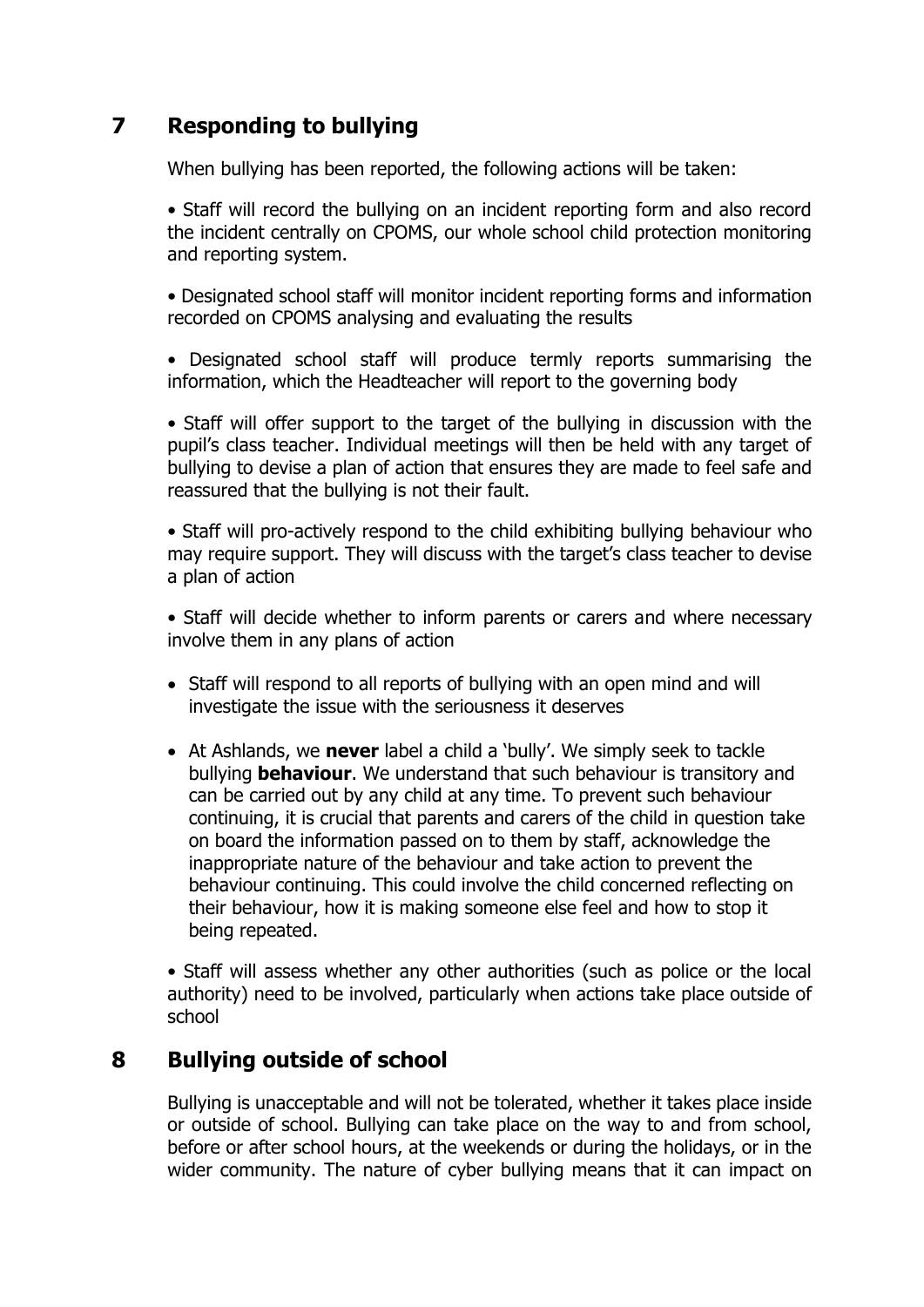pupils' well-being beyond the school day. Staff, parents and carers, and pupils must be vigilant to bullying outside of school and report and respond according to their responsibilities as outlined in this policy. Ashlands will act to report and involve other agencies in bullying that is of a sufficiently serious nature so that this is stopped.

## **9 Derogatory language**

Derogatory or offensive language is not acceptable and will not be tolerated. This type of language can take any of the forms of bullying listed in our definition of bullying. It will be challenged by staff and recorded and monitored on CPOMS and follow up actions and sanctions, if appropriate, will be taken for pupils and staff found using any such language. Staff are also encouraged to record the casual use of derogatory language using informal mechanisms such as a classroom log.

## **10 Prejudice-based incidents**

A prejudice-based incident is a one-off incident of unkind or hurtful behaviour that is motivated by a prejudice or negative attitudes, beliefs or views towards a protected characteristic or minority group. It can be targeted towards an individual or group of people and have a significant impact on those targeted. All prejudice-based incidents are taken seriously and recorded and monitored in school, with the Headteacher regularly reporting incidents to the governing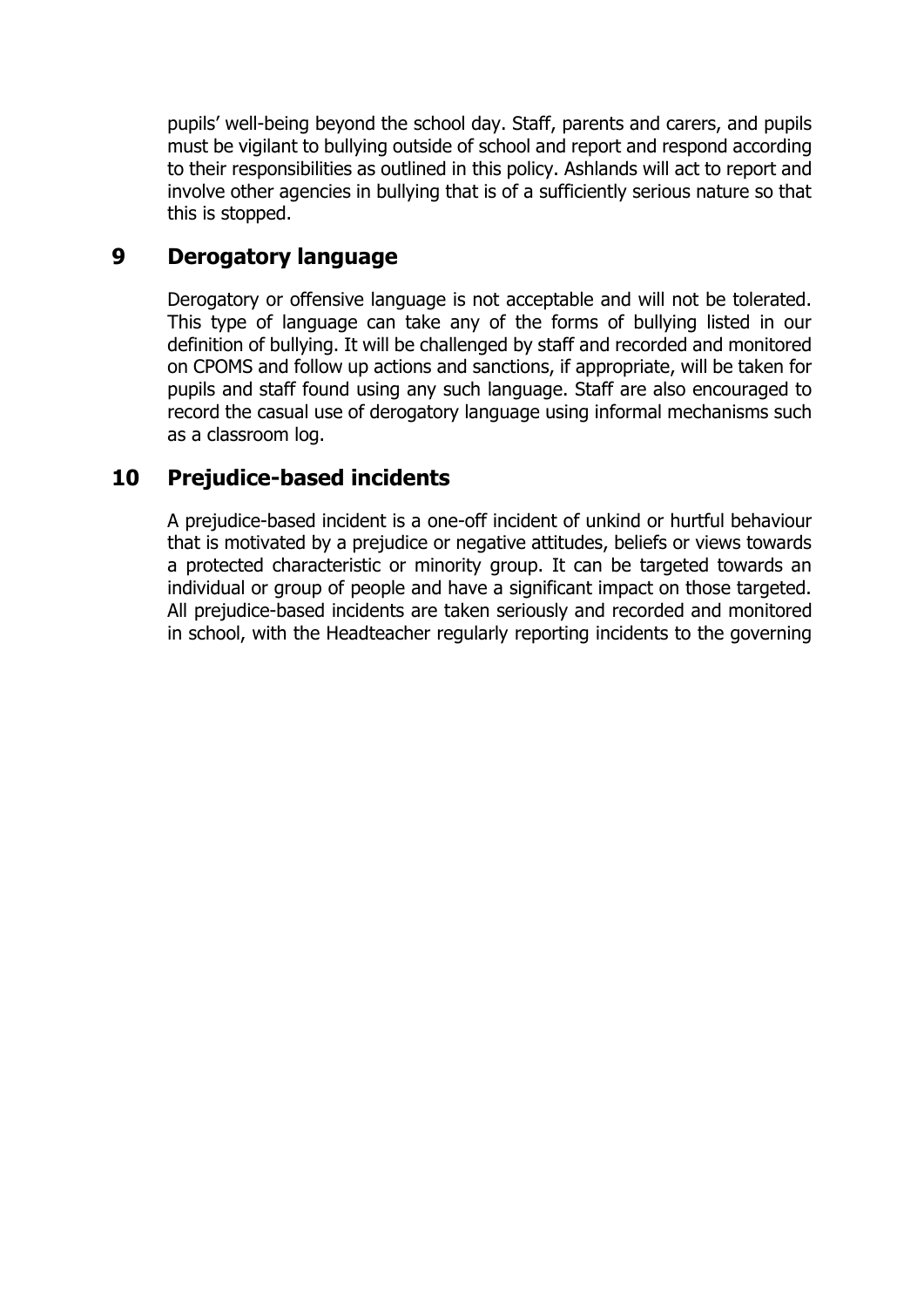body. This not only ensures that all incidents are dealt with accordingly, but also helps to prevent bullying as it enables targeted anti-bullying interventions.

## **11 School initiatives to prevent and tackle bullying**

We use a range of measures to prevent and tackle bullying including:

• A child-friendly anti-bullying policy, displayed in classrooms, ensures all pupils understand and uphold the anti-bullying policy

• The PSHE programme of study includes opportunities for pupils to understand about different types of bullying and what they can do to respond and prevent bullying

• School assemblies help raise pupils' awareness of bullying and derogatory language

• Difference and diversity are celebrated across the school through diverse displays, books and images. The whole school participates in events such as Anti-Bullying Week.

• The school values of equality and respect are embedded across the curriculum to ensure that it is as inclusive as possible

• Stereotypes are challenged by staff and pupils across the school

• Pupils are continually involved in developing school-wide anti-bullying initiatives through consultation with groups and through the anti-bullying survey

• Working with parents and carers and in partnership with community organisations to tackle bullying, where appropriate

## **12 Training**

The Headteacher is responsible for ensuring that all school staff, both teaching and non-teaching receive regular training on all aspects of the anti-bullying policy.

## **13 Monitoring and reviewing**

The Headteacher is responsible for reporting to the governing body on how the policy is being enforced and upheld, via the termly report. The governors are in turn responsible for monitoring the effectiveness of the policy via the termly